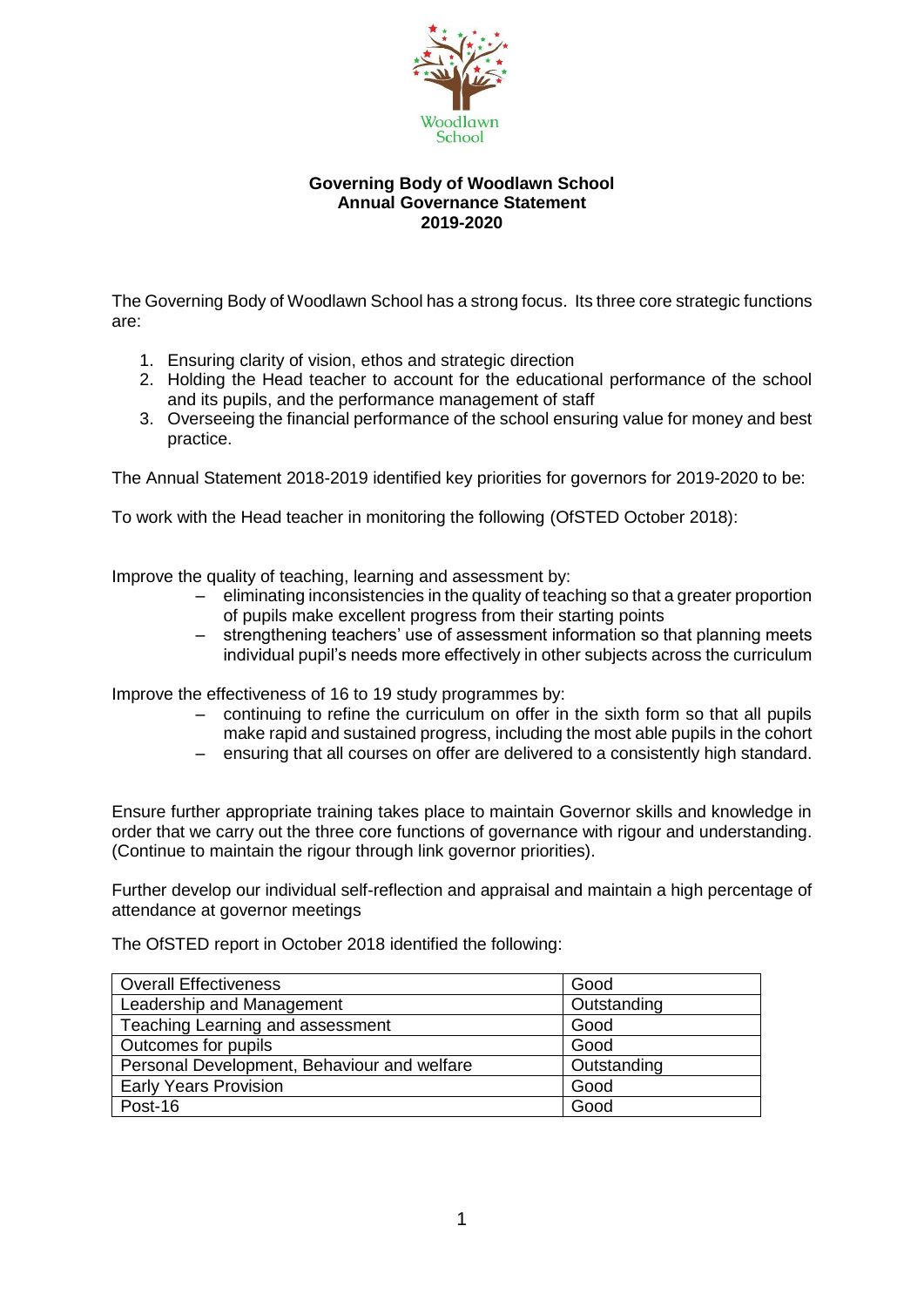

Nobody could have seen in September 2019 that by March the country would be in lockdown and we would be in the throes of a COVID -19 pandemic. The school has managed to remain open (albeit with much smaller numbers) and has offered online activities through Seesaw for parents and carers as well as work in school.

As governors we were quick to organise zoom meetings and a governor WhatsApp group The Head teacher and the Chair of Governors have spoken at least weekly by phone. The school is looking to reopen fully in September 2020. The pandemic and subsequent challenging obstacles to overcome have been a huge strain on senior leaders and staff and governors have acknowledged the outstanding work that has been achieved.

Comments from Governors:

"For 2/3rd of the school year we've been in an extraordinary position and the school has done a marvelous job"

"What a sterling job the SLT and all staff have done and how resilient our young people have been."

"The way the SLT has managed the interaction (with the LA) and getting the best outcomes for the pupils has been inspirational!"

# **School Development Plan (SDP)**

Governors work closely with the Headteacher and senior leaders in writing and monitoring the School Development Plan (SDP), overall responsibility for writing the SDP is with the Headteacher. The priorities for the School Development Plan (SDP) are taken from both internal and external monitoring, e.g. Local authority reports, OfSTED report and internal monitoring of the quality of teaching and learning and pupil outcomes by the Headteacher, other senior leaders and link governors. Governors join staff on the first Training day in September to look at the progress made in the previous year and develop plans for the coming year.

The SDP is monitored and reviewed termly with an evaluation review being written and presented to governors as part of the Headteacher's termly report. Governors question the Head teacher where there are any concerns. Questions are challenging and rigorous.

This year the Head teacher reported the following:

"The Coronavirus epidemic in Spring of 2020 resulted in lock down on 20.3.2020 supported accelerated development of the use of See Saw to communicate with families. This is the tool we use to communicate achievement and progress to parents and carers. Through this period, we saw a dramatic increase in numbers of parents accessing see saw and numbers of learning activities and videos presented from school staff. The tool was used to communicate with families and pupils about their learning through a difficult time. It supported a feeling of Woodlawn unity when we were all separated by the need for social isolation.

The school has continued to focus on the areas recorded in our last OfSTED report of October 2018"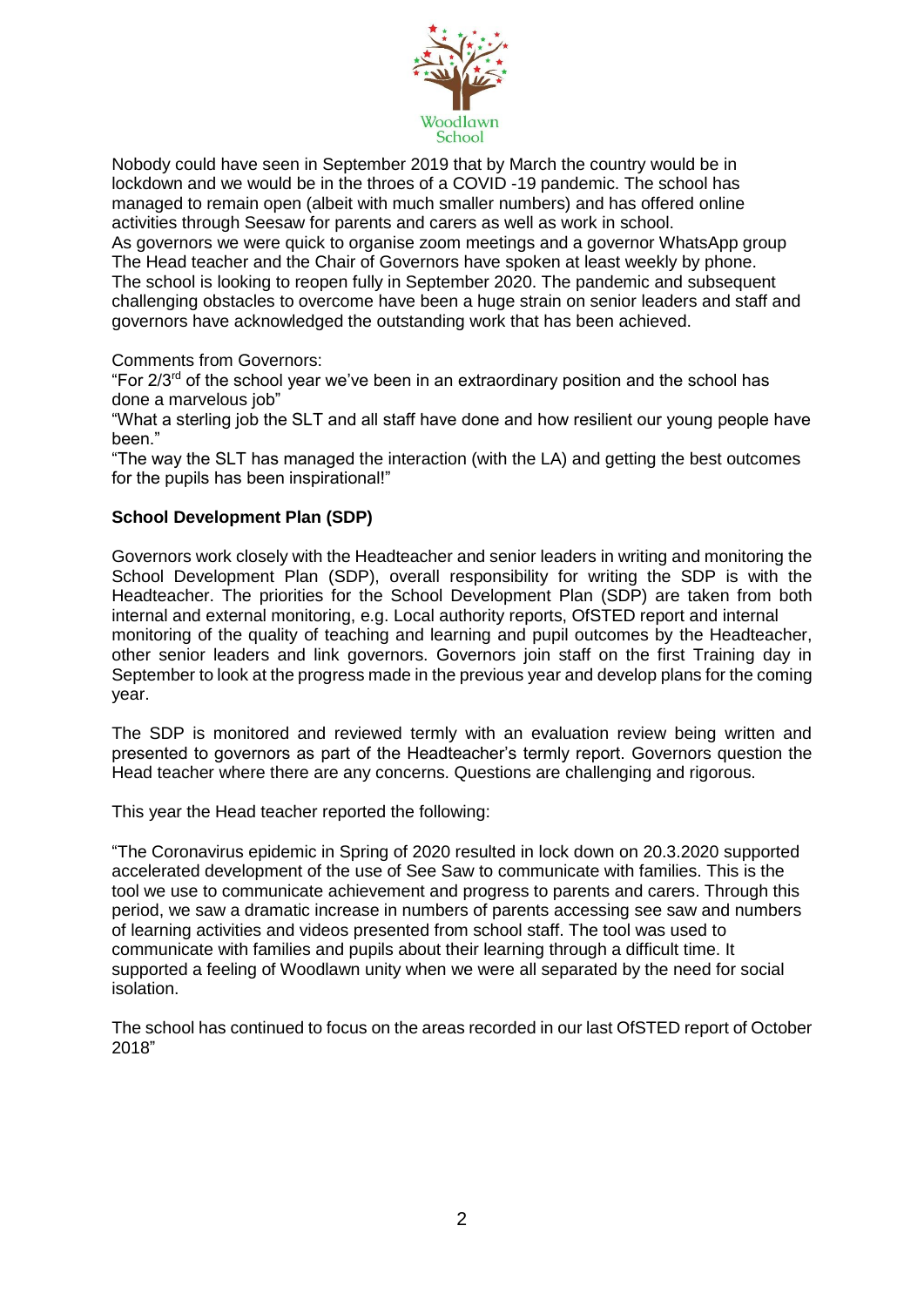

"1) To improve the quality of teaching and learning and assessment by:

- Eliminating inconsistencies in the quality of teaching and learning so that a greater proportion of pupils make excellent progress from their starting points.
- Strengthening teachers' use of assessment information so that planning meets individual pupil's needs more effectively in other subjects across the curriculum.

(OFSTED Oct 2018)

The work this year to support this development included": (**text in bold is the Chair of Governors' comments regarding governors' monitoring.)**

- "All staff had a performance management target in coaching and mentoring to support the collaborative working in school. This has given staff the opportunity for closer working to support sharing skills and knowledge with peers.
- Two teachers have completed a post graduate qualification in coaching and mentoring with Sunderland University.
- Senior leaders have continued to monitor progress of teaching and learning through a variety of methods e.g. book scrutiny, learning walks, classroom observations and pupil feedback. These monitoring activities have resulted in planning of further training for staff to ensure consistent practice across school". **In response to governors' questioning regarding reading out of school, the literacy plan was to use the school website as a tool for parents. Parents accessed Seesaw for their children and the school was to add a list of texts to the website. The School Improvement Partner (SIP) acknowledged the openness and transparency he found on his termly visits.**
- "Following a successful reading deep dive by our school improvement partner we have further developed our teaching of Literacy with a joint project with Benton Dene Specialist school giving staff at both schools the opportunity to see teaching and learning on another school site to extend their skills". **Following governors' questioning on 18th December 2019, the School Improvement Partner (SIP) advised of the clarity of thinking and clear programme for the next steps by School Leaders of the "Fresh Start" programme (next steps in Read, Write Inc).**
- "We have delivered training to all staff on behaviour for learning, use of seesaw, active engagement in teaching and learning and talk for writing". **Governors are invited to attend some of the training sessions and a list is given out termly. The link governor for English attended behaviour for learning and talk for writing.**
- "We have implemented a new system for assessment of pupils' progress. B squared is now used as a tool to assess pupils' progress in all areas of the curriculum of core curriculum subjects English and Maths and foundations subjects PE, Art and History. This progress is shared in the annual review reports and discussed in annual review meetings with parents and carers".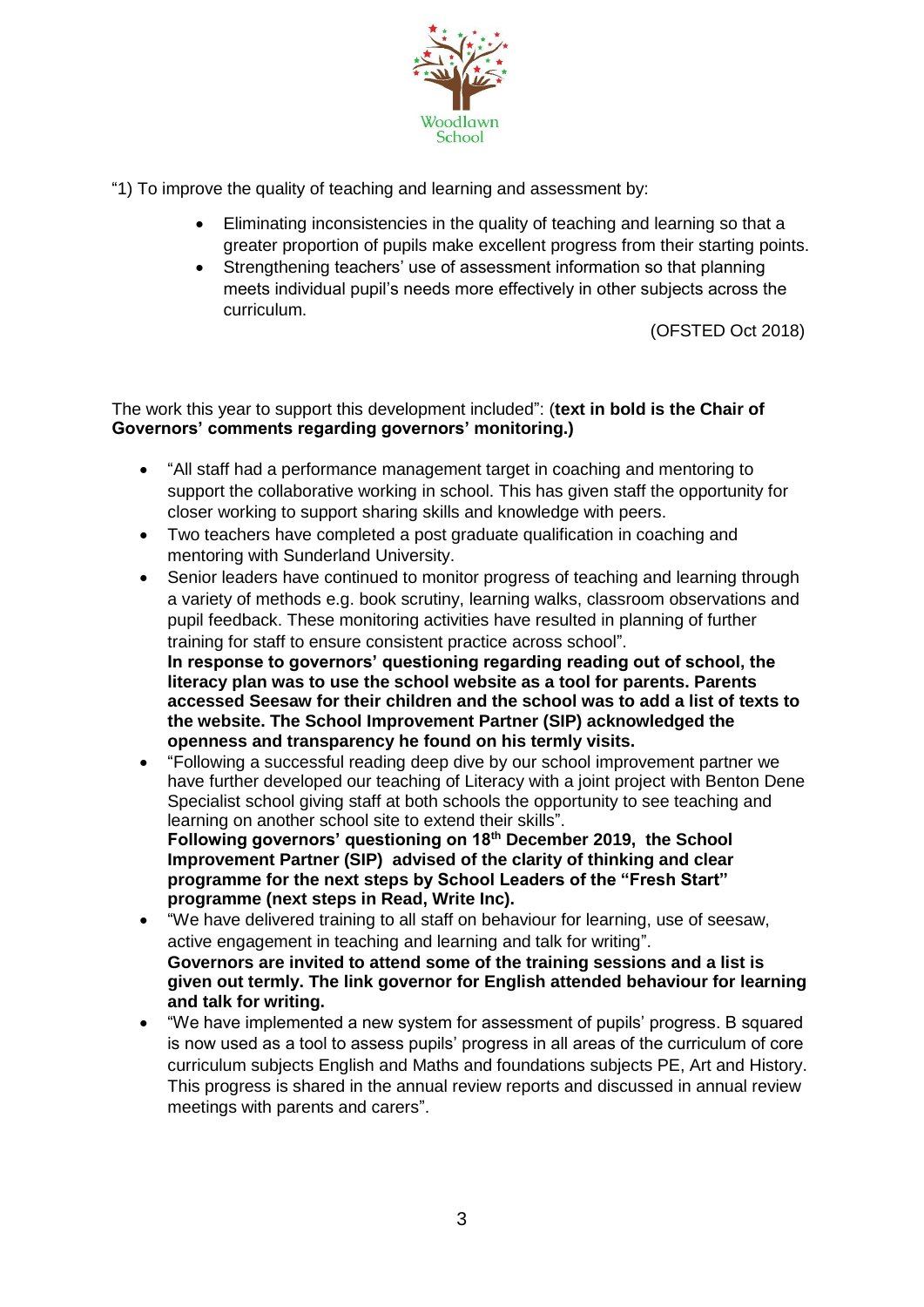

**The HT reported to governors on 18th December 2019 at the same time as the School Improvement Partner (SIP) who endorsed the HT's comments. HT also reported to the Teaching and Learning Committee on March 11th 2020 regarding the progress of BSquared implementation in core subjects and further plans for foundation subjects.**

 "Lunch clubs have been extended with a rich variety of clubs offered over the school year**."**

**These have been seen regularly by the Chair of Governors and governors who volunteer in school.**

 "Senior leaders and whole school teaching staff have developed a new curriculum offer to start in September 2020. This curriculum ensures that consistently motivating programmes of study will be taught in each half term and skills will be developed over the key stages."

**Termly feedback on curriculum development is given to full governors at each meeting. Governors' minutes show questioning from governors and the HT's responses.** 

- 2) "Improve the effectiveness of the 16-19 study programmes by:
	- Continuing to refine the curriculum on offer in the sixth form so that all pupils make rapid and sustained progress, including the most able pupils in the cohort.
	- Ensuring that all courses on offer are delivered to a consistently high standard.

OFSTED Oct 2018

 The Post-16 curriculum has been further extended through focused work on careers and employability with a range of school partners. Working with our LEP (Local Employability Partner), Engie and North Tyneside Council we continue to develop this work both in and outside of school."

**The link governors for Post-16 and Careers Advice and Guidance have both met with pupils and staff and been very pleased with what they have seen. The governor for Careers Advice and Guidance reports "I am delighted to report that all of our young people who are leaving Woodlawn have been successful ….with pupils going to a range of businesses, colleges and learning organisations….. I have been fortunate enough to visit the school on several occasions to meet with pupils and hear their plans for the future and provide class lessons on how businesses work". Information is in the HT's report of July 1st, 2020**

 "The Post-16 Woodlawn Café was open every Friday from school and has developed this year to offer refreshments to parents as well as pupils and staff across school." **One of our governors produces a rota so governors regularly come to the café and see the work firsthand (and sample the scrumptious food!). At this time governors can meet with other staff and pupils. Planned visits may also take place.**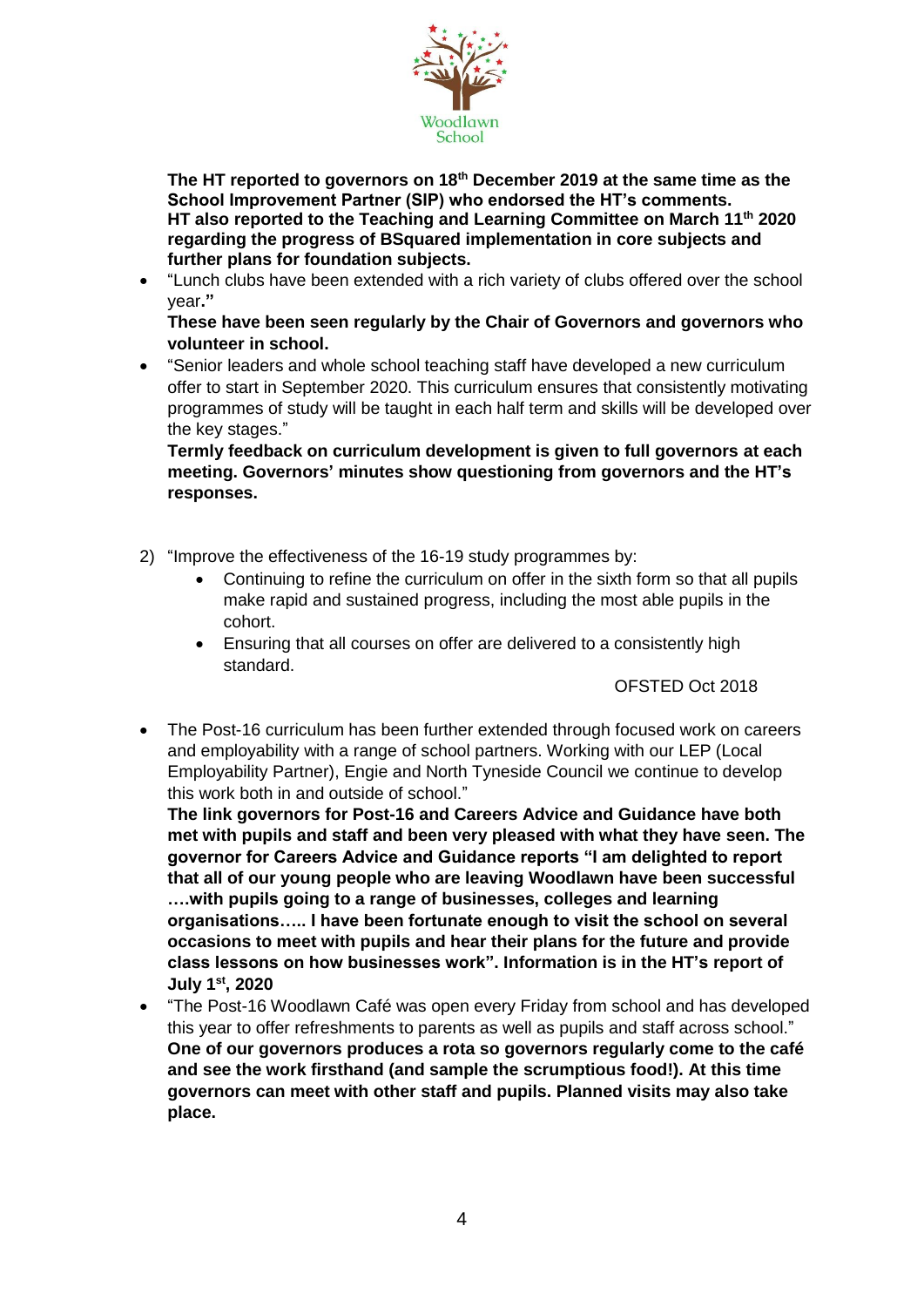

- "Pupils have extended their basic skills through the appropriate extension course level 1, 2, 3 functional skills / GCSE courses and ASDAN short courses." **The HT regularly reports to full governors regarding qualifications offered and expected grades. The Chair and the Achievement / Outcomes governor met with the senior leader responsible for data and progress and were pleased at the rigour found. Any discrepancies in expectations were able to be identified and reasons found (e.g. absence for medical appointments etc,) with plans for future progress.**
- "The students in post 16 engaged in community-based learning every week supporting development of functional skills in Literacy and Numeracy."
- "Workplace learning has been extended via links with Woodlawn School. Opportunities have included Cedar Wood Trust, Café Beam and Barnardos." **Destinations for post -16 pupils were confirmed at a full governors' (Zoom) meeting on July 1st through the Head Teacher's report.**

# **Leadership and Management (Governors)**

Governors monitor through termly meetings (two during Autumn term) of the full governing body and meetings of the committees (Finance, Staffing, Pay Review and Facilities Committee and Teaching, Leadership, Achievement and Safeguarding Committee).

As governors we quickly set up means of communication following the pandemic and subsequent lockdown of the country. The full governors meeting planned for 1<sup>st</sup> April was held on 24<sup>th</sup> April through zoom and subsequent meetings held on 10<sup>th</sup> June and 1<sup>st</sup> July, also through zoom. A WhatsApp group was also set up as an additional means of communication.

During 2019-2020 governors' focus in Spring and Summer was on the management of the COVID-19 pandemic, including the school's risk assessment and action plan. Governors held an additional meeting after lockdown to look at and assess the further opening of the school (which had been open for key worker and vulnerable children during the national lockdown). In order to ensure all criteria were met the school leaders looked at all advice including that of unions. Governors were impressed at the quality of the assessment and plan and questioned well-being of pupils not in school, use of PPE equipment and procedures if any child(ren) or staff member showed symptoms of coronavirus.

**Impact:** Leaders and staff felt supported. A rigorous plan was put in place. Governors are aware of school procedures, (any pupils not in school were able to access online learning and staff contacted parents / carers weekly).

We also have a strategic group consisting of the Chair of Governors, the Vice Chair (who is also the Chair of Finance), the Head Teacher and the Chair of Teaching and Leadership.

This group meets monthly and provides a helpful place for reflection, it allows for more regular monitoring and an additional opportunity for the school and Headteacher to consider further strategic opportunities. This group did not meet following the pandemic and lockdown but the Chair and Headteacher spoke at least weekly on the phone and the Chair and Vice Chair discussed issues regularly.

Prior to the pandemic the strategic group discussed well-being plans, finance, governor training, post-16 provision, coaching and mentoring and links with other schools and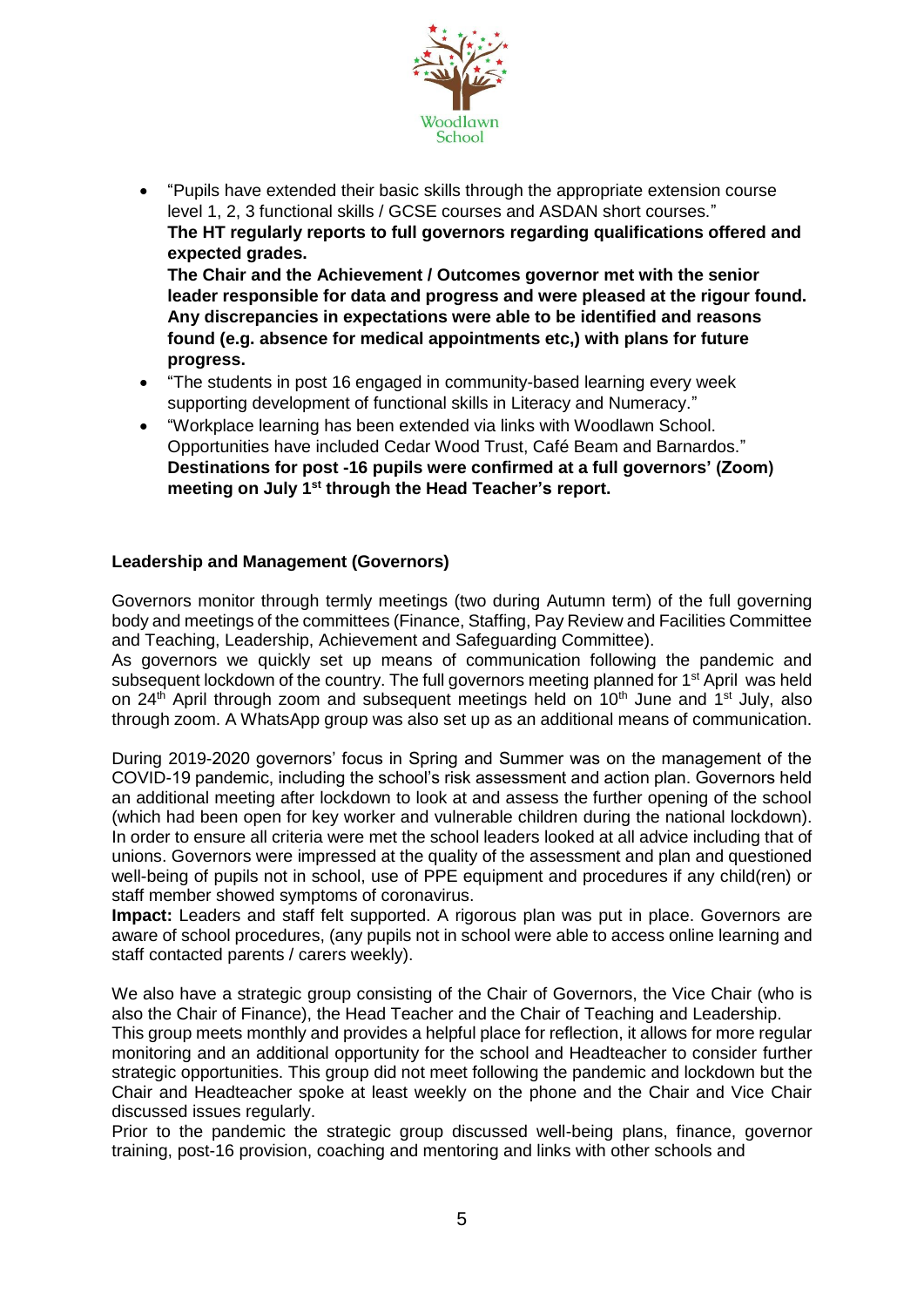

Universities. Well-being was a key issue during the pandemic and governors closely monitored the well-being of the Head Teacher and other staff and pupils.

#### **Impact**:

Governors showed great awareness of well-being and the HT and staff governor reported feeling well supported by senior leaders and governors. The setting up of the WhatsApp group enabled questions to be raised at any time and positive support given. Governors also shared documents and key information relevant to the pandemic and schools extending opening.

As well as the two main committees and strategic group, governors also have the Headteacher's performance management group and the appeals and complaints committee. The Headteacher, through the performance management process produced excellent evidence for governors in achieving her targets for 2018-2019. Due to the coronavirus a semiformal review did not take place in June 2020, however governors are aware of the commitment and dedication of the Head teacher, including keeping the school open during major holidays, and progress made.

Governors have supported the school in complaints, appeals and disciplinary matters. These have involved a Governor panel regarding a disciplinary matter which had a satisfactory conclusion, a staff concern which had a very satisfactory conclusion and support with an exit agreement, which was completed with support from Human Resources (HR).

**Impact**: Governors are aware of the challenges facing the school. New governors are prepared to attend panels for the above meetings. Mentoring from experienced governors enabled these processes to take place as necessary and with rigour, and gave support to Senior Leaders.

Monitoring of teaching, learning and assessment plus outcomes is an essential part of the Teaching, Leadership, Achievement and Safeguarding (TLA&S) committee and it noted the ongoing move towards outstanding. This committee met twice during this year prior to lockdown, reporting on the development of meetings with the Assistant Head for Education in the Local authority and the Schools Improvement Officer, improvements in English and Maths progress and rigorous data analysis. However, it was felt not to be a priority to meet following lockdown – the main priority being the school's response to the pandemic and the ongoing health of pupils and staff. Other issues were dealt with by full Governors

Governors have continued to attend school events to support stakeholder engagement (including parents) in school life, however we have been unable to attend since March  $23<sup>rd</sup>$ (following lockdown).

Governors have attended:

- Christmas productions.
- **•** Enterprise Activities and Fair
- Core values assemblies
- Post-16 café (now on weekly rota)

**Impact:** Governors' knowledge of the school has increased, and stakeholders are able to discuss plans with governors more confidently having met them more regularly in the post-16 café.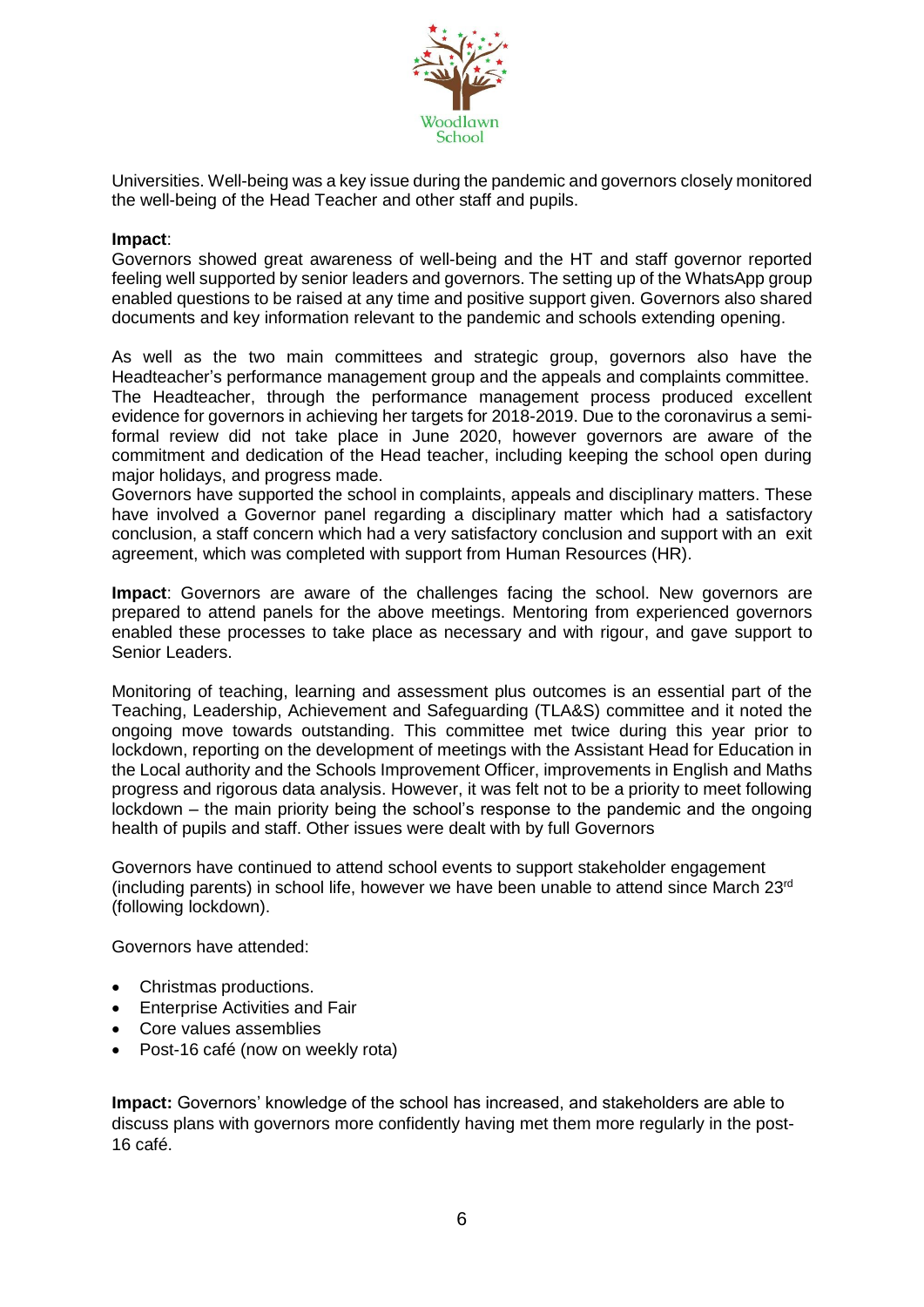

We were sorry to lose Emily Ward as a co-opted governor (vacancy still available) and pleased to welcome Selva Ramachandra as a Trust governor. Cllr Sean Brockbank has become our local authority Governor. We currently have two co-opted governor vacancies.

# **Pupil Premium**

(Funding given for pupils who receive free school meals, children who are looked after, adopted children and children who have a parent(s) in the Armed Forces.).

The pupil premium governor met during the Autumn team with the Pupil Premium Team (led by the Deputy Head with this responsibility). Presentations were given around spending pupil premium and progress made, reading interventions and closing the gap between pupil premium and non-pupil premium. Questions were asked re closing the gap, Maths interventions and a Read, Write Inc intervention session observed.

**Impact:** Outstanding progress made in English and social and emotional development; Maths interventions being considered further.

# **Training**

Following our system of self-reflection and appraisal for governors, governors' skills audit and working with "Governor Space" it was identified that key training to take place for all governors during 2019 - 2020 would be:

- 1) Keeping Children Safe in Education
- 2) Governance and School Finances in Special Schools

## **1) Keeping Children Safe in Education**

This session was led by the Headteacher (with input from the Deputy Head with responsibility for Safeguarding). Relevant documentation was shared, including the School Policy and action plan and the HT went through the procedures and systems in place, including identifying Designated safeguarding Lead (DSL) and Deputy Leads (DDSL).

The school uses CPOMS (Child Protection Online Management System) and this was explained to governors. The system is quick, and concerns go directly to the HT and the Designated Safeguarding Lead online, so action (if necessary) happens the same day. Staff also receive a response quickly. Another session will be held at full governors meeting in September.

**Impact:** Governors have greater awareness of the safeguarding process and procedures and felt reassured that with the CPOMS tool any concerns were quickly dealt with.

## **2) Governance and School Finances in Special Schools**

This session was led by Noel Kay (Senior Finance Officer in the Local Authority). Noel outlined the statutory responsibility of the Local Authority (LA) and that of Governors in budget monitoring both in school and externally and procedures to follow where any challenge may be required to the LA.

Allocation of funding was explained as well as budget planning, monitoring and tools to assist in reviewing and benchmarking.

**Impact:** Governors felt they had greater clarity around allocation and their role in monitoring and how the LA system works.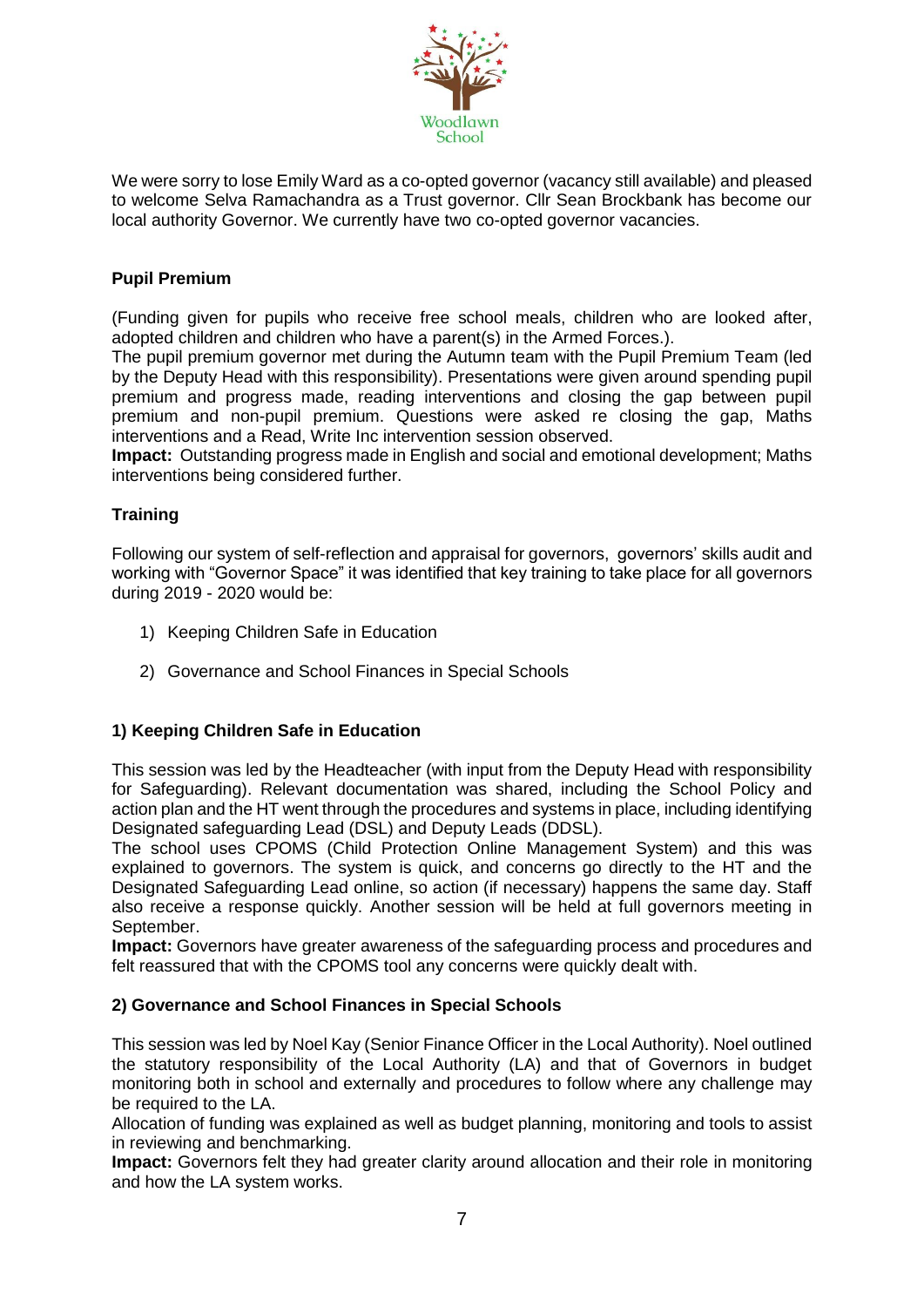

Governors have also attended the following training this year:

Whole school action planning with staff Updating and monitoring the governors' action plan

Individual governors have attended:

Governance Leadership Programme (Strategic Leadership) A webinar on the new OfSTED Inspection process Encouraging more student talk across the curriculum Understanding Learning Disabilities Understanding Autistic Spectrum Condition British Sign Language (BSL)Qualification Food hygiene Understanding Anxiety and support during lockdown Promoting emotional regulation in children with Autism Supporting a safe and successful return to school following lockdown

## **Impact:**

Appropriate and relevant training planned for governors has developed knowledge and skills in monitoring and reviewing processes in the school, particularly linked to the three strategic functions of Governors. More rigour is seen through focussed meetings. We have a strong Governing Body with a range of knowledge and skills.

# **Finance, Staffing, Pay Review and Facilities (FSPR&F) Committee**

The FSPR&F Committee ensures that the budget is managed effectively, and that money is spent appropriately to ensure the most significant impact for pupils across the school at Woodlawn. Governors continue to ensure that the school's financial priorities are in line with those identified in the School Development Plan (SDP), providing suitable resources and facilities to achieve the school's aims. Governors have worked with the Headteacher both in the appointment of new teaching staff and additional support staff to meet changing needs in the school community.

The FSPR&F Committee receives regular and rigorous reports from the HT and Business Manager which give Governors confidence in the school's robust and effective Facilities, Management, Health and Safety and Data Protection procedures. Governors also supported the school regarding lack of allocated funding to three new post–16 pupils and a significant drop in allocation that had not been discussed with the school. This could have affected the school, limiting spending in priority areas.

**Impact:** Governors were pleased that this and the issues around pupil funding have now been rectified, eradicating any potential deficit.

## **Future aims:**

It is clear to see the outstanding progress the school continues to make. The governors of Woodlawn School will continue to work with the Headteacher and staff in monitoring the work of the school.